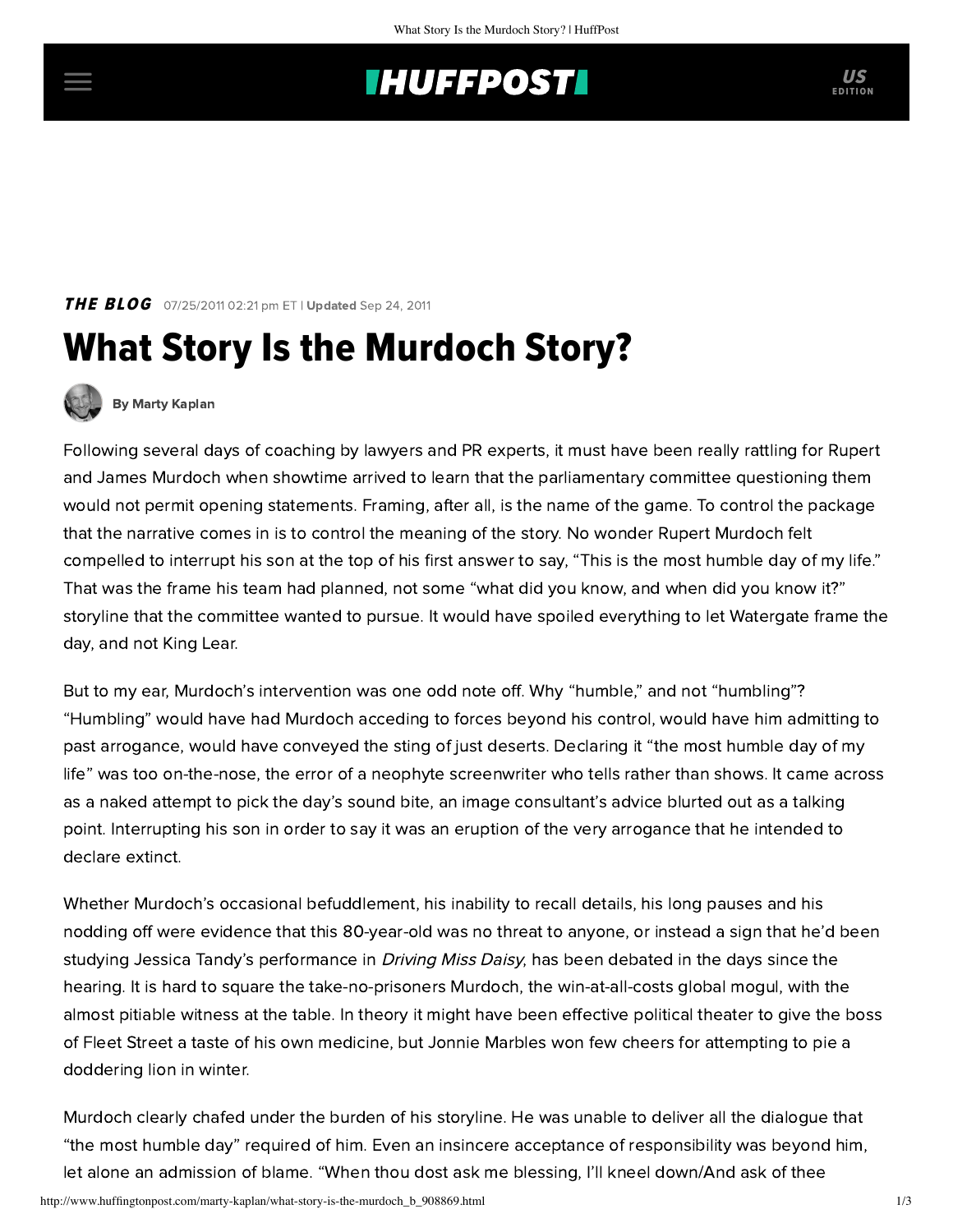#### What Story Is the Murdoch Story? | HuffPost

forgiveness," Lear tells Cordelia at the end; offered the chance to say whether the buck stops with him, the most that Murdoch could muster was, "Nope." He was a victim. It was the people he relied on who had let him down, he said, not the culture he cultivated that had twisted them. He could barely conceal his impatience with members of Parliament who expect an emperor as mighty as Rupert Murdoch to pay more than one percent of his attention to his tabloids, which puts a pretty low ceiling on how humble a day it could actually have been. It was Yom without Kippur, humility without atonement, repentance without guilt, sorrow with nothing to be sorry for.

The media covering this story, of course, have had their own narratives to retail. Citizen Kanehas proven to be an irresistible analogy. A ruthless publisher exploits the public's appetite for sensationalism to inflame profitable jingoism and make himself the most powerful and feared man in the country. Joseph Mankiewicz's script punishes Kane by showing that money can't buy love, and that power is no substitute for the lost innocence of childhood. By contrast, the news coverage of Murdoch's billions, of his marriage to a woman two generations younger than him, and of his global power over politicians and public opinion has been fairly fawning. If the Murdoch story has a Rosebud, it's Millie Dowler, the kidnapped and murdered girl whose voicemail was hacked by his News of the World. Just as Orson Welles' audience needed William Randolph Hearst cut down to size, avenging the predatory grief inflicted on an innocent English family is the engine of the Citizen Murdoch movie's plot.

But from the moment that Carl Bernstein declared that this saga had the makings of another Watergate, the dominant media narrative has been All the President's Men. It's a riveting procedural. The cover-up is proving to be more damaging than the crime. Each day's news brings a fresh harvest of investigative journalism, with the *Guardian* playing the role that the *Washington Post* did in the '70s, and the New York Times lapping at its heels. The suspense is how far all this will go — whether police corruption, and Prime Minister David Cameron's appointing the British equivalent of Roger Ailes as his press secretary, will bring down Cameron's government; whether News Corp — an American company — has violated American laws, making its executives susceptible to U.S. prosecution; whether the dereliction of duty by Murdoch's board that has been revealed by this scandal will cause them to turn on him; whether shareholder panic will fracture his family's grip on the company; whether Murdoch, like Nixon, will fall.

My favorite character in this story is Rebekah Brooks, the News of the World editor whom Murdoch made chief executive of News International, and to whom Murdoch pointed, when asked what his top priority was in the hacking scandal, saying, "This one." There is nothing like an English accent to make bulls—t sound like Shakespeare. I had never heard Rebekah Brooks' voice until she testified to the parliamentary committee just after the Murdochs' appearance, and I suspect that it was (no doubt unfairly) her unruly and abundant red hair, as well as the News of the World's foul tone, that made me imagine that she would sound like Eliza Doolittle at the start of Pygmalion. But it was the King's English she spoke at the hearing, making me wonder if I was being too hard on her. What brought me back to reality was a delicious anecdote the New York Times reported. From the moment that the News of the World had come under fire, her response had been to leak damaging stories about her Fleet Street competitors. Everyone does it: that was her defense. It's not quite "I was just following orders," but it's right up there. According to the Times, "At a dinner party, Lady Rothermere, the wife of the billionaire owner of the Daily Mail, overheard